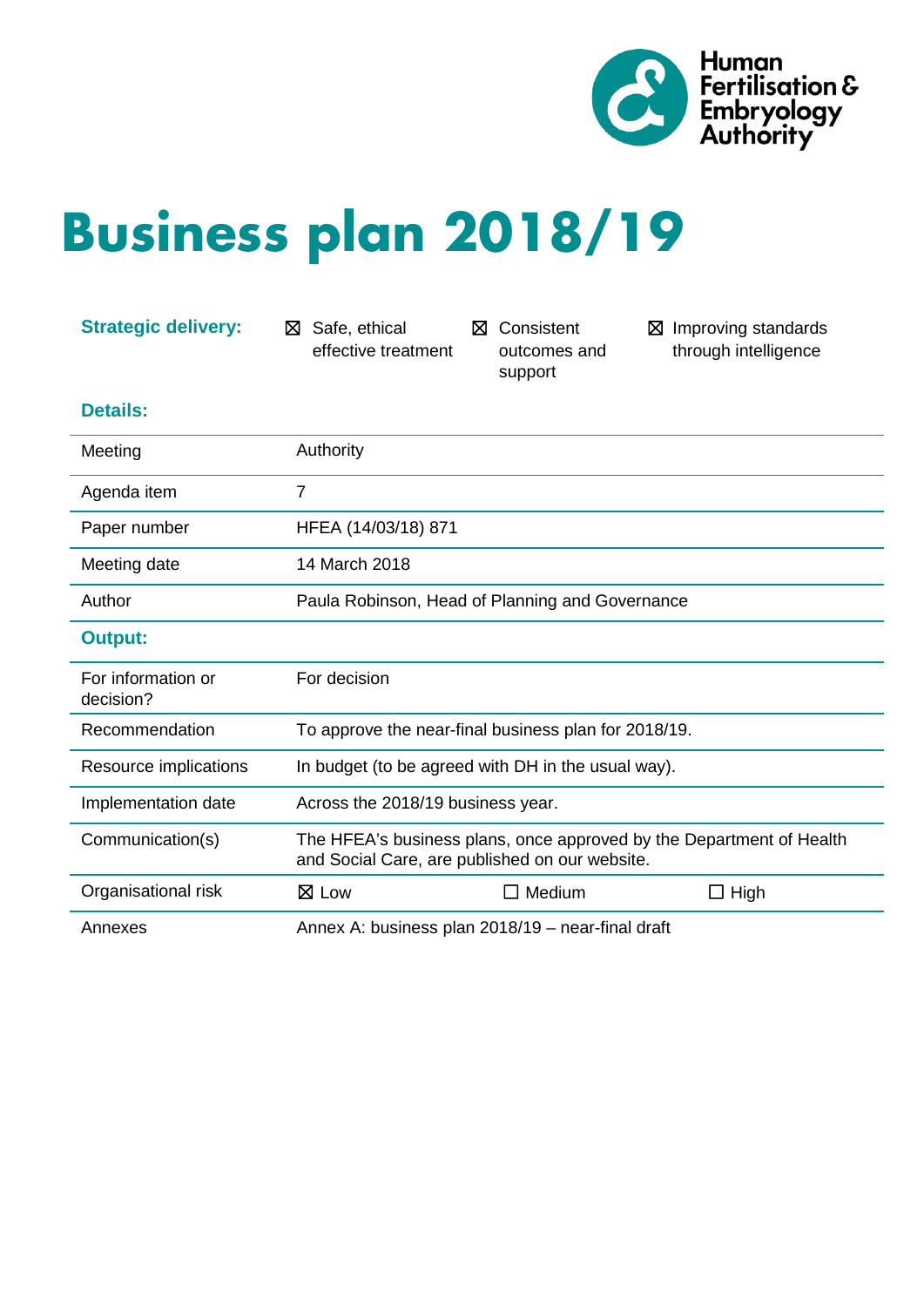### **1. Strategic delivery – year two**

- **1.1.** Our business plans are designed to help us deliver our overall strategy, year by year. This business plan, attached at Annex A, will deliver the second phase of our three year strategy for 2017-2020.
- **1.2.** We will start the new business year with a new set of tools and capabilities, and an intelligence strategy to enable us to capitalise on the work done through the Information for Quality Programme and the organisational restructuring we completed in 2017. We will be well positioned to begin to make better use of the data we hold – to assist clinics towards better performance, to make targeted regulatory interventions when this is merited, and to provide a range of improved information for patients and our other stakeholder audiences.
- **1.3.** Our people strategy for 2018-2020 sits alongside our organisational strategy, and sets out how we will ensure that we have the capacity and capability to deliver our vision. We aim to foster a culture of high performance and attract, develop, reward and retain highly skilled and innovative people. This will best serve our overall vision for high quality care and support for patients.
- **1.4.** Our mid-year assessment of delivery of this new business plan (at the end of quarter two) will mark the mid-point of our current strategy, and this will be a good time to take stock of progress towards our vision. In the second half of the business year, we will also begin to consider the process for developing a new strategy from 2020 onwards.

# **2. Finalising the business plan**

#### **Year-end content**

**2.1.** Some content can only be added after year end. This includes performance data, HR benchmarking information, and various other facts and figures that provide a complete picture of the previous business year. We will add this data in April, before submitting the finalised document for Department of Health and Social Care (DHSC) approval.

#### **Sign-off and publication**

**2.2.** The DHSC have given positive initial feedback on the earlier draft of the business plan. The budget will be discussed in more detail during this Authority meeting, and the financial section of the business plan will then be finalised prior to submission of the final draft to the Department.